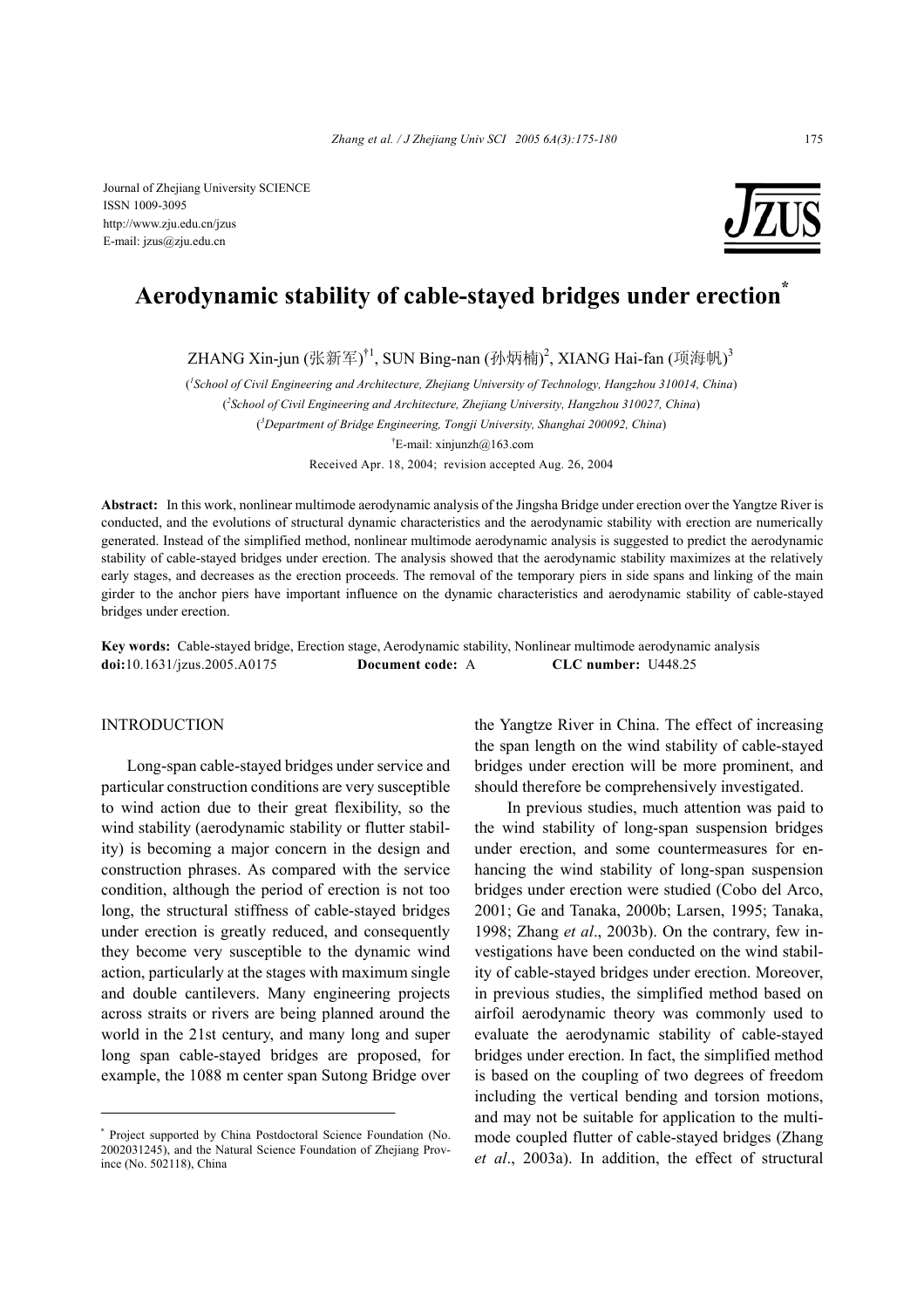deformation due to the static wind action on the dynamic characteristics and the aerodynamic response (called as the aerostatic effect herein) was also neglected. Zhang *et al*. (2002; 2003a; 2003b)'s studies showed that the aerostatic effect importantly influences the dynamic characteristics and the aerodynamic stability of long-span bridges during erection and after completion. As cable-stayed bridges under erection are very flexible, the aerostatic effect becomes prominent and should be considered in the aerodynamic stability analysis.

In this work, taking the Jingsha Bridge over the Yangtze River as example, the evolution of critical wind speed with erection was numerically investigated by nonlinear multimode aerodynamic analysis that yielded some important conclusions.

## METHOD AND SOLUTION PROCEDURE OF NONLINEAR MULTIMODE AERODYNAMIC ANALYSIS

Currently, the multimode method is commonly used in the aerodynamic stability analysis of long-span bridges (Jain *et al*., 1996; Namini, 1992; Scanlan and Jones, 1990; Ge and Tanaka, 2000a). As cable-stayed bridges under erection are very flexible and exhibit strong geometric nonlinearity, how to accurately determine the static equilibrium position of each erection stage becomes an important problem. In this work, the static equilibrium position of each erection stage was determined by the iteration method, in which the tensional forces in the stays are gradually adjusted until the calculated static equilibrium position converges. Regarding the calculated static equilibrium position of each erection stage, the dynamic characteristics were analyzed by the subspace iteration method, after which the aerodynamic stability analysis was finally conducted. Regarding the three-dimensional finite element model of bridge structures, a method of nonlinear multimode aerodynamic analysis was presented, in which the geometric nonlinearity and the aerostatic effect were both considered, and a solution procedure BSNASA was also developed. Based on the solution procedure BSNASA, an approach for predicting the critical wind speeds for the cable-stayed bridges under erection was established. The computational flow was as

follows:

1. Input the geometric and physical data of the bridge, the aerostatic coefficients, the aerodynamic derivatives, etc.

2. Following the erection scheme, determine the static equilibrium position of each erection stage by the procedure described below.

(1) Establish a three-dimensional finite element model of the bridge at the current stage.

(2) Assume an initial tensile force of each stay (usually a very small value).

(3) Apply the corresponding dead load of the current stage to the bridge, and determine the calculated static equilibrium position by three-dimensional geometric nonlinear analysis.

(4) Check if the calculated static equilibrium position is convergent. If not, the tensional forces in the stays are adjusted according to the values obtained in Step (3), and then repeat Step (3), until the calculated static equilibrium position converges.

3. Regarding the calculated static equilibrium position at the current stage, aerodynamic stability analysis was conducted by BSNASA. The computing flow is described as follows:

(1) Compute the current wind speed  $U_{\text{cur}}$ , starting with the initial wind speed  $U_{low}$  and incrementing by  $U_{\text{inc}}$ .

(2) Predict the aerostatic equilibrium position under current wind speed by three-dimensional nonlinear aerostatic analysis (Zhang *et al*., 2002).

(3) Regarding the deformed aerostatic equilibrium position, structural dynamic characteristics were analyzed by the subspace iteration method, and determine the modes to be subjected to aerodynamic stability analysis.

(4) Calculate the effective wind attack angle according to the deformation obtained in Step (2), then recalculate the aerodynamic stiffness matrix and the aerodynamic damping matrix to account for the nonlinear and three-dimensional effects of the aerodynamic force. Using the changed dynamic characteristics in Step (3), establish the aerodynamic modal equation and solve it to predict the aerodynamic response under the current wind speed.

(5) Check if the aerodynamic response is divergent. If not, repeat Steps (1)−(4) until the aerodynamic critical condition is reached.

4. Repeat Steps 2−3 for all the erection stages.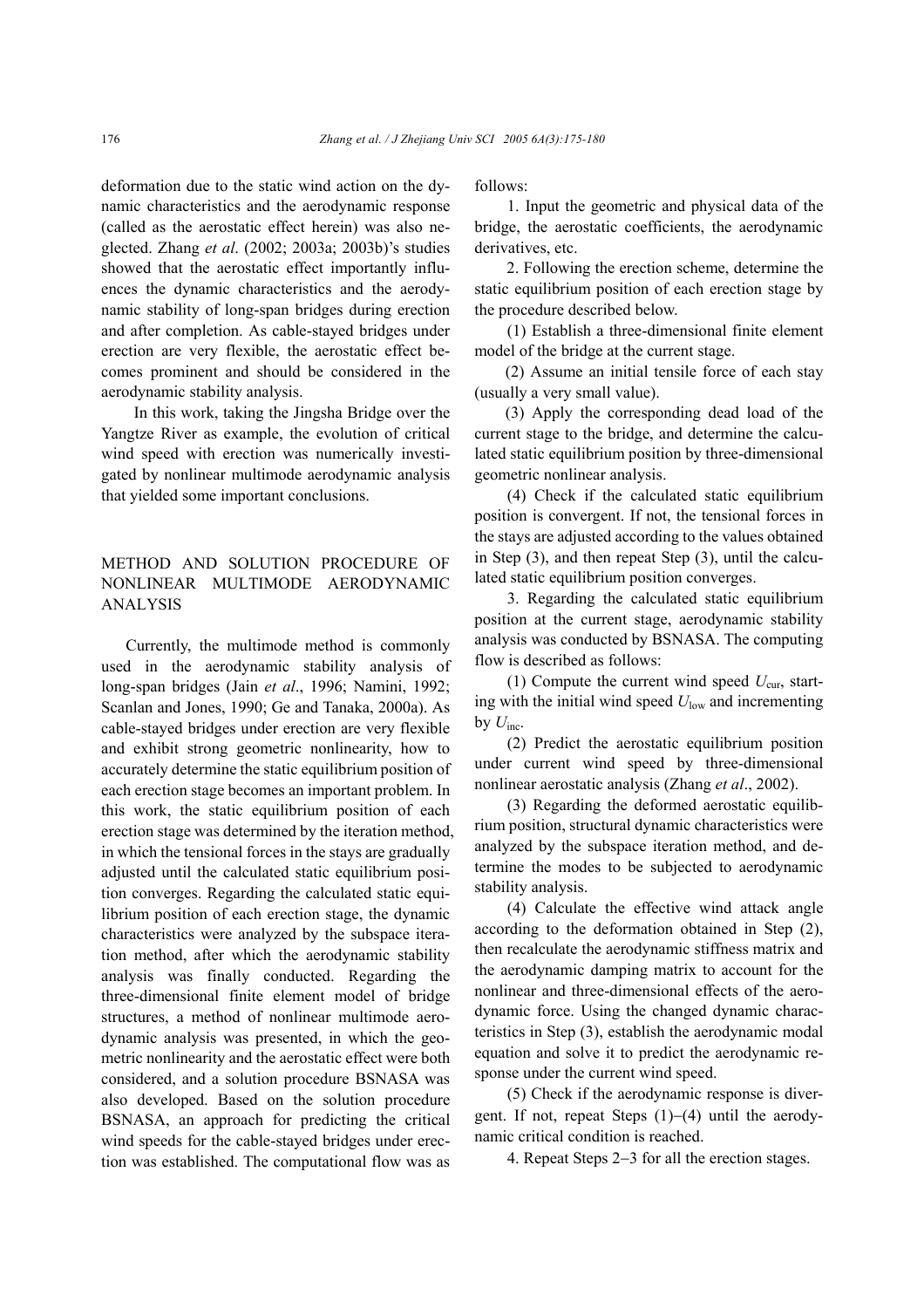## DESCRIPTIONS OF THE JINGSHA BRIDGE AND ITS ERECTION STAGES

The Jingsha Bridge is a three-span cable-stayed bridge with a 500 m center span and two 200 m side spans as shown in Fig.1. The deck is Π-shaped, 27.0 m wide and 2.0 m high. The H-shaped towers are 137 m high. Two cable planes are inclined and fan-shaped. In the following analysis, the bridge is idealized to a three-dimensional finite element model, in which the columns and transverse beams of towers and the girder are modeled by 3D beam elements, and the stays are modeled by 3D bar elements. The deck is idealized to a three-girder finite element model. The connections between the bridge components and the supports are properly modeled. Fig.2 shows the three-dimensional finite element model of the completed bridge. The flutter derivatives and the aerostatic coefficients during erection and after completion were obtained from the sectional model test of the bridge (Song, 1998). Structural damping was taken as 1.0%.

In the following sections, seven erection stages as shown in Fig.3 were selected for analysis, and described as follows:

Stage A: Double 100 m long cantilevers, and 24 stay cables in each cable plane.

Stage B: Single 138 m long cantilever, and 32 stay cables in each cable plane; the side span ends are linked to the temporary piers.



**Fig.1 General view of the Jingsha Bridge over the Yangtze River** 



**Fig.2 Three-dimensional finite element model of the completed Jingsha Bridge** 

Stage C: Single 250 m long cantilever, and 62 stay cables in each cable plane, with the side span ends not being linked to the anchor piers.

Stage D: Single 250 m long cantilever, with the side span ends being linked to the anchor piers.

Stage E: The center span is closed, and the temporary piers are retained.

Stage F: The center span is closed, and the temp-



**Fig.3 Seven erection stages of the bridge**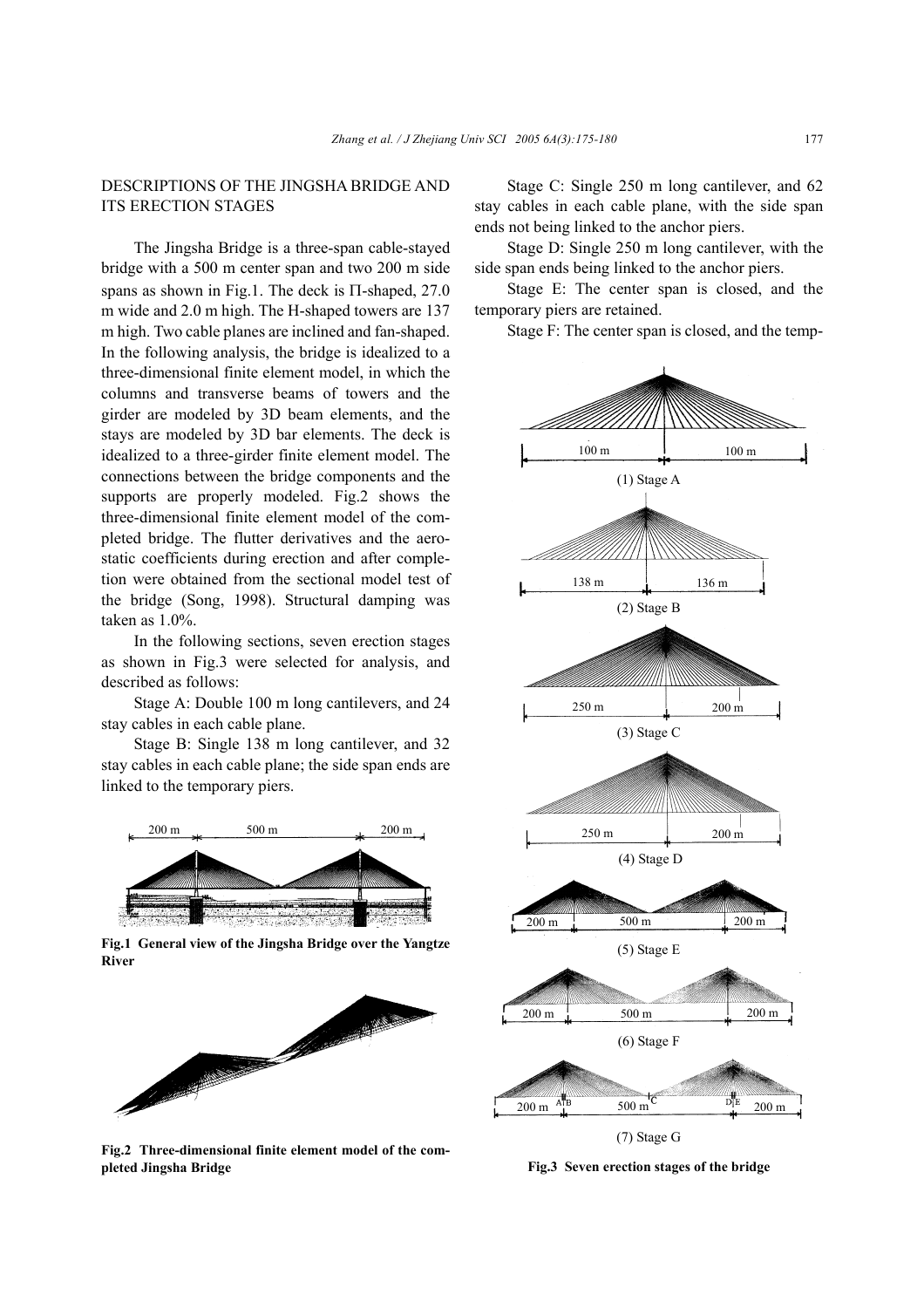orary piers are removed, but the deck surfacing has not been paved.

Stage G: The completed bridge.

The constraint condition of the bridge during erection is set as follows: the girder is fixed to the towers; the lateral and vertical motion, and the rotations about the longitudinal and vertical axis of the girder are subordinated to the temporary piers and the anchor piers; but the longitudinal motion and the rotation about the lateral axis are left free. After completion of the bridge, the girder functions as a floating system, and within the tower sections the lateral motion is subordinated to the towers.

#### DYNAMIC CHARACTERISTICS ANALYSIS

Regarding the calculated static equilibrium position of each erection stage, structural dynamic characteristics were analyzed by BSNASA based on the subspace iteration method, and the evolutions of the modal frequencies with erection were numerically generated.

Table 1 shows the frequencies of the fundamental symmetrical vertical bending and torsional modes obtained by BSNASA, which are compared with those obtained by the computer program SAP5 (Song, 1998).

Table 1 shows that the results obtained by the computer program BSNASA are very close to those from SAP5, thus verifying the accuracy of structural dynamic characteristics analysis.

The evolution of the fundamental vertical bending frequency tended to be irregular. When the

**Table 1 Frequencies of the fundamental symmetrical vertical bending and torsional modes** 

| Erection<br>stage | The fundamental<br>vertical bending<br>frequency (Hz) |                  | The fundamental<br>torsional frequency<br>(Hz) |        |
|-------------------|-------------------------------------------------------|------------------|------------------------------------------------|--------|
|                   | <b>BSNASA</b>                                         | SAP <sub>5</sub> | <b>BSNASA</b>                                  | SAP5   |
| A                 | 0 2476                                                | 0.2450           | 0.6210                                         | 0.6112 |
| в                 | 0 3 1 6 1                                             | 0.2917           | 0.6049                                         | 0.5961 |
| C                 | 0.2270                                                | 0.2075           | 0.4160                                         | 0.4160 |
| D                 | 0.3033                                                | 0.2801           | 0.4509                                         | 0.4540 |
| E                 | 0.3066                                                | 0.3032           | 0.4453                                         | 0.4404 |
| F                 | 0.1713                                                | 0.1987           | 0.3738                                         | 0.3996 |
| G                 | 0.1817                                                | 0.1819           | 0.3911                                         | 0.3851 |

temporary piers in the side spans were removed (from stage E to stage F), the frequency decreased remarkably from 0.3066 to 0.1713, and the decrement amplitude reached 44.2%. Similarly, from stage C to stage D, when the main girder was linked to the anchor piers, the frequency increased greatly from 0.227 to 0.3033, and the increment amplitude reached 33.6%. Therefore, the removal of the temporary piers in the side spans and the linking of the main girder to the anchor piers had significant influence on the fundamental vertical bending frequency.

The fundamental torsional frequency, however, decreased gradually as the erection proceeded. The removal of the temporary piers in the side spans and linking of the main girder to the anchor piers also influenced the fundamental torsional frequency, although the influence was not remarkable.

#### AERODYNAMIC STABILITY ANALYSIS

The results (Table 2) of aerodynamic stability analysis of the bridge under the wind attack angle of +3° during erection were compared with those obtained by the simplified method where the formula of critical wind speed is expressed as

$$
U_f = \eta_s \eta_a \left[ 1 + (\varepsilon - 0.5) \sqrt{r/0.72 \mu b} \right] \omega_b b
$$

where  $\eta_s$  is the modified coefficient of cross section shape;  $\eta_{\alpha}$  is the modified coefficient of wind attack angle;  $\varepsilon$  is the fundamental torsion to vertical bending frequency ratio; *r* is the rotational radius of the deck cross section; *b* is the half width of the deck;  $\mu$  is the density ratio of the bridge to air;  $\omega_b$  is the angular frequency of the fundamental vertical bending mode.  $\eta_s$  and  $\eta_a$  of the bridge were taken as 0.39 and 0.91

|  | Table 2 The critical wind speeds during erection (m/s) |  |
|--|--------------------------------------------------------|--|
|  |                                                        |  |

| Erection stage | <b>BSNASA</b> | The simplified method |
|----------------|---------------|-----------------------|
| Α              | 139.9         | 98.9                  |
| в              | 114.6         | 96.4                  |
| C              | 74.3          | 66.3                  |
| D              | 79.1          | 71.8                  |
| E              | 78.5          | 70.9                  |
| F              | 67.6(77.0)    | 59.5                  |
| G              | 74.5 (82.0)   | 57.0                  |

Note: The results in the bracket were obtained from the sectional model test (Song, 1998)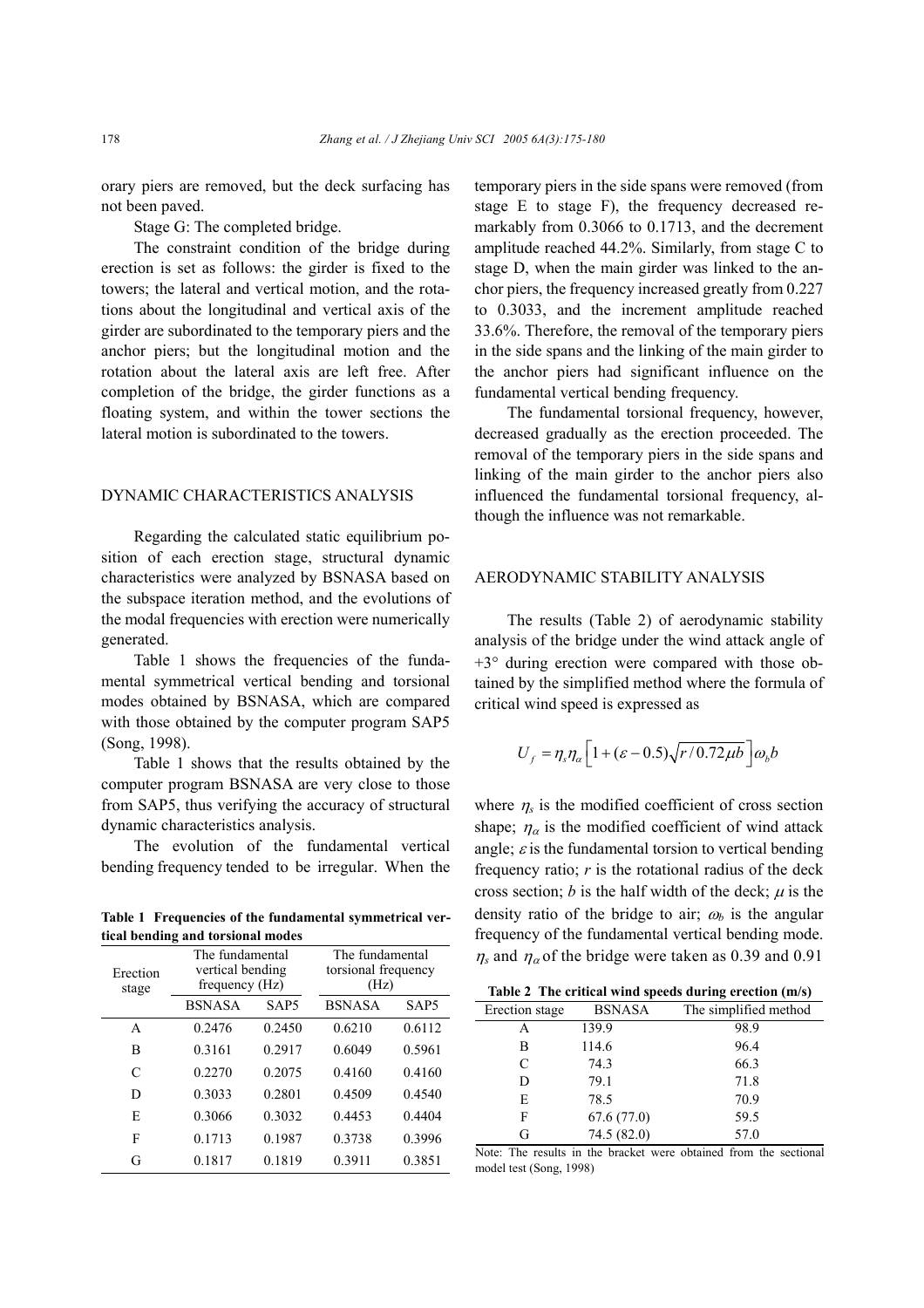respectively (Xiang, 1999).

Table 2 shows that the critical wind speeds obtained from BSNAFA were all greater than those from the simplified method, and that there were large differences between the two cases. The fact could have resulted from the multimode coupling effect, which may play an important role in the aerodynamic stability of cable-stayed bridges, but was ignored in the simplified case. As found from the analysis, the modal shapes of the bridge under erection became so complex that the similarity among the modes was greatly reduced. Besides the fundamental vertical bending and torsional modes, more modes such as the fundamental lateral bending and the 2nd vertical bending modes participate in flutter as shown in Table 3. The positive effect of multimode coupling improves the aerodynamic stability of the bridge under erection. Therefore, the multimode coupling effect should be exactly considered in the aerodynamic stability analysis of cable-stayed bridges under erection.

**Table 3 Main modes participating in aerodynamic analysis** 

| Erection<br>stage | Main modes participating<br>in aerodynamic analysis |
|-------------------|-----------------------------------------------------|
| A                 | $1-V$ , $1-T$ , $1-L$ , $2-V$                       |
| в                 | 1-V, 1-T, 1-L, 2-V                                  |
| C                 | 1-V, 1-T, 1-L, 2-V                                  |
| D                 | 1-V, 1-T, 1-L, 2-V                                  |
| E                 | 1-S-V, 1-S-T, 1-S-L, 2-S-V                          |
| F                 | 1-S-V, 1-S-T, 1-S-L, 2-S-V                          |
| G                 | 1-S-V, 1-S-T, 1-S-L, 2-S-V                          |

Note: V−vertical bending; T−torsion; L−lateral bending; S−symmetric

Table 2 shows that the aerodynamic stability maximizes at the relatively early stages, and decreases gradually as the erection proceeds. The critical wind speed was all higher than the design flutter speed of 36.12 m/s during erection and 43 m/s after completion, and thus the bridge was aerodynamically stable. The way the critical wind speed evolved was very similar to that of the torsional frequency in Table 1. Similarly, the removal of the temporary piers in the side spans and linking of the main girder to the anchor piers also had important influence on the critical wind speed. For example, when the temporary piers in the side spans were removed (from stage E to stage F), the critical wind speed decreased from 78.5 m/s to 67.6 m/s, and the decrement amplitude reached 13.9%. In the same way, from stage C to stage D, when the

main girder was linked with the anchor piers, the critical wind speed increased from 74.3 m/s to 79.1 m/s, and the increment amplitude reached 6.5%.

#### **CONCLUSION**

1. In contrast to the simplified method, the nonlinear multimode aerodynamic analysis was confirmed to be effective for predicting the aerodynamic stability of cable-stayed bridges under erection.

2. As the erection proceeds, the fundamental torsional frequency decreased gradually. The removal of the temporary piers in side spans and linking of the main girder to the anchor piers had importance influence on the fundamental vertical bending frequency. But the influence on the fundamental torsional frequency was not remarkable.

3. The aerodynamic stability of cable-stayed bridges maximizes at the relatively early stages, and decreases gradually as the erection proceeded. The removal of the temporary piers in the side spans and the linking of the main girder to the anchor piers also had important influence on the critical wind speed.

#### **References**

- Cobo del Arco, D., 2001. Improving the wind stability of suspension bridges during construction. *J Struct Engrg, ASCE*, **127**(8):869-875.
- Ge, Y.J., Tanaka, H., 2000a. Aerodynamic flutter analysis of cable-supported bridges by multi-mode and full-mode approaches. *J Wind Engrg Indust Aerodyn*, **86**: 125-153.
- Ge, Y.J., Tanaka, H., 2000b. Aerodynamic stability of long-span suspension bridges under erection. *J Struct Engrg, ASCE*, **126**(12):1404-1412.
- Jain, A., Jones, N.P., Scanlan, R.H., 1996. Coupled aeroelastic and aerodynamic response analysis of long-span bridge. *J Wind Engrg Indust Aerodyn*, **60**:69-80.
- Larsen, A., 1995. Prediction of Aeroelastic Stability of Suspension Bridges during Erection. Proceeding of 9th International Conference on Wind Engineering, New Delhi, p.917-927.
- Namini, A.H., 1992. Finite element-based aerodynamic analysis of cable-suspended bridge. *J Struct Engrg, ASCE*, **118**(6):1509-1526.
- Scanlan, R.H., Jones, N.P., 1990. Aeroelastic analysis of cable-stayed bridges. *J Struct Engrg, ASCE*, **116**(2): 279-297.
- Song, J.Z., 1998. Wind-resistant Research on the Jingsha Bridge over the Yangtze River. Research report, State Key Laboratory of Disaster Reduction in Civil Engineering, Tongji University, Shanghai (in Chinese).